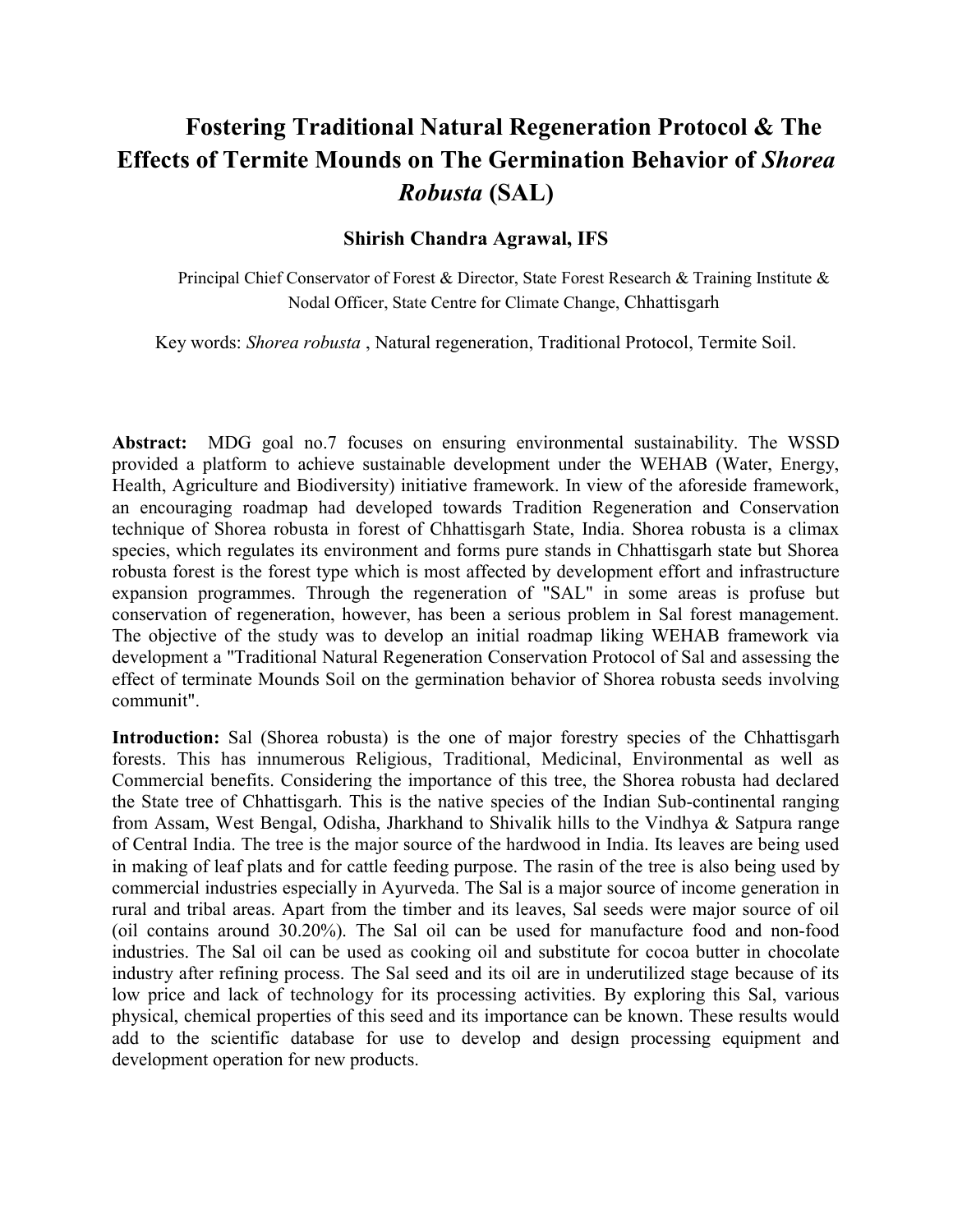Recently, interest in producing multiple products from Sal forests has increased; accordingly, a silvicultural regime for managing Sal forest for multiple products is a central concern. Forest managers need a comprehensive scientific understanding of natural stand development processes and anthropogenic factors affecting Sal forest when designing silvicultural regimes for multipleproduct management<sup>1</sup>. The planning commission of India has recommended Sal seed as potential NTFPs for enterprise development in India. The estimated availability of Sal seed in India per year is 1.5 million tons. About 20–30 million forest dwellers depend on collection of Sal seeds, leaves, and resins (Patnaik,  $2015$ )<sup>2</sup>.

Topographically, most of the sal forest of this area is found in hilly, undulating and plains habitats. Sal forest of this area was also under sal borer infestation (Hoplocerambyx pinecones) during 1997-98. Scattered information is available in literature on status of Shorea robusta regeneration in relation to soil pH (Gupta, 1953), accumulation of leaf litter in moist forests (Champion and Seth, 1968) damage by wild animals (Sirkar, 1954), effect of grazing closure (Chaubey and Jamaluddin, 1989), Shrubby growth and ground flora richness (Khan and Gupta, 1960). Srivastava (1963) studied phyto-sociological studies of Shorea robusta forests in U.P. with special reference to regeneration. Dabral et.al. (1980) studied micro-climatic variations in naturally regenerating Shorea robusta forest in West Dehradun. They advocated that temperature and moisture regimes of the surface soil are related with mortality of Shorea robusta seedlings. Jha and Pandey (1980) studied the comparative loss of soil moisture during decomposition of leaf litter in Poplar, Eucalyptus, Chir, Teak and Shorea robusta and suggested that moisture loss is least in Shorea robusta as compared to other species. No systematic attempts were made in India, to understand dynamism of natural regeneration of Shorea robusta and to suggest management inputs to encourage its regeneration, particularly in the state of Madhya Pradesh, India. The natural regeneration aspect received very little attention with particular reference to crop composition and community type. Ecology of natural regeneration of Shorea robusta with special reference to crop composition and community types was attempted by Khan and Gupta  $(1960)$  in Dehradun Valley<sup>3</sup>.

Keeping this in view, present paper explore the traditional natural regeneration protocol of Sal also reveals the importance of termite soil in Sal regeneration.

Material and Method: Total 15 sites were identified for sample collection in entire Chhattisgarh under 3 Agro climatic zones under Bastar platue, Chhattisgarh Plains and Northern Hills. The Seeds were manually collected from Sal forests of 3 agro climate zones of Chhattisgarh. The progress of germination of seeds was observed & recorded weekly up to 14 days from the date of seed sown. The germination percentage and average germination value was calculated. Statistical "W" tests (Shapiro-Wilk normality test) were applied. Also, Quadrates were laid along a transect line using nested quadrate methods. Data of shoot higher and collar diameter was collected from each quadrate. Graph was plotted taking diameter on X-axis and normalized diameter percent on Y-axis. The population class analysis was derived by a regression equation based on negative exponential modal (Schmelz and Lindesy, Bisht and Sharma, 1987).

The negative exponential distribution is  $Y=Y^{\circ}e-bx$ 

Termite mounds soil sample also collected from all three agro-climatice zones of the State and were tested & analyzed in soil laboratory.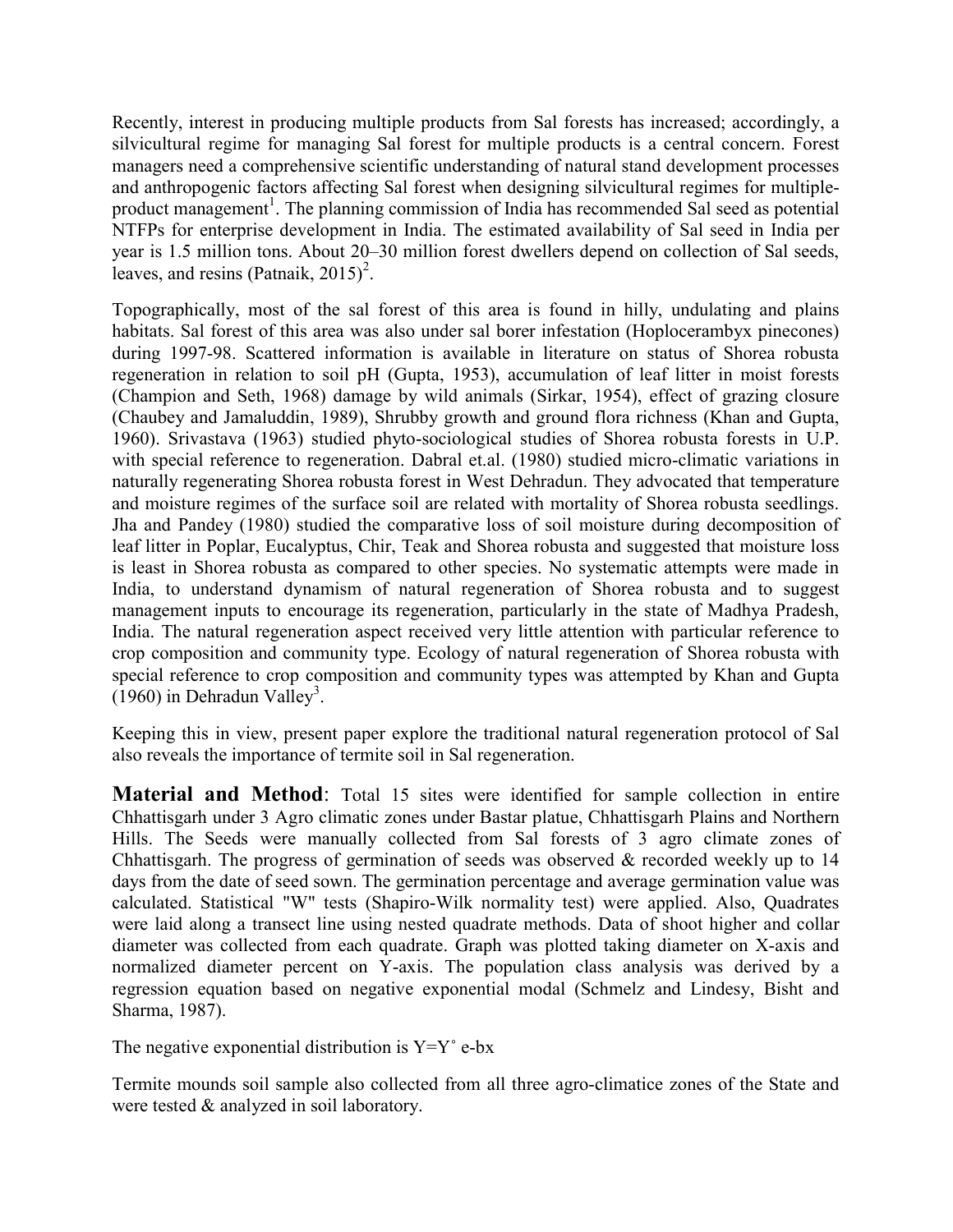**Result & Discussion:** In this study, we had analyzed the regeneration status of different Sal forest region of Chhattisgarh using traditional regeneration conservation approach. We observed higher percentage of germination of Sal seeds. The 15 sites in Chhattisgarh under 3 Agro climatic zones were classified under Bastar platue, Chhattisgarh Plains and Northern Hills. We observed that 1, 2,3,10 and 13 sites had reverse 'J' shaped modal of distribution (coefficient of determination (r2) ranged between 0.925 and 0.791) hence categorized as good regeneration sites. In case of Site 9, 12 and 14 the value of r2 was as high (0.832 and 0.762), hence fair regeneration group. The site 4, 5, 6 and 11 having r2 value ranges from 0.624 to 0.672, and was categorized as promising regeneration. The last two sites (8 and 7) having r2 value ranging from 0.544 to 0.571 was designated under poor regeneration group. Site 1, 2,3,10 and 13 supposed to be good area for regeneration of Sal as the population distribution in these sites strictly adheres to reverse 'J' shape curve. So this kind of pilot studies will ensure the target of Millennium Development Goals (MDGs) for sustainable development.

The termite soil is playing a significant role in seed germination due to its organic nature & other nutritional qualities. A detail comparison between termite soil & normal soil on the basis of lab results is presented below -

| Parameters                          | Comparison  |              | Interpretation of results                                             |
|-------------------------------------|-------------|--------------|-----------------------------------------------------------------------|
|                                     | Normal Soil | Termite Soil |                                                                       |
| Hydrogen<br>activity<br>ion<br>(pH) | 6.42        | 7.35         | Termite soil basic in nature                                          |
| Salinity level                      | $215.6\mu$  | 999.9 µ      | Better salinity level in termite soil as<br>comparison to normal soil |
| Available<br>Nitrogen               | 89.0        | 183.07       | More nitrogen in comparison of normal soil                            |
| Available<br>Potassium              | 178.0       | 416.43       | More potassium in comparison of normal<br>soil                        |
| Available<br>Phosphorus             | 1.28        | 5.83         | More phosphorus in comparison of normal<br>soil                       |
| Soil Organic<br>Carbon $\%$         | 0.13        | 0.65         | Better carbon percentage in comparison of<br>normal soil              |

Conclusion: After detailed observations in different study sites and in depth discussion at community level, it was concluded that the seeds of Sal were sown using only wood appliance and were handle via holding it by its wings carefully, not by touching the viable seed coat. Termite mounds soil was spread over the pits and moisted with water followed by putting the fallen Sal leaves over it.

On the basis of above interpretation, it can be established that termite soil is better in all nature in comparison of normal soil. It is more useful & beneficial to plants regeneration and growth instead of normal soil. It is recommended that Termite soil should be used in natural regeneration as well as artificial generation of Sal tree.